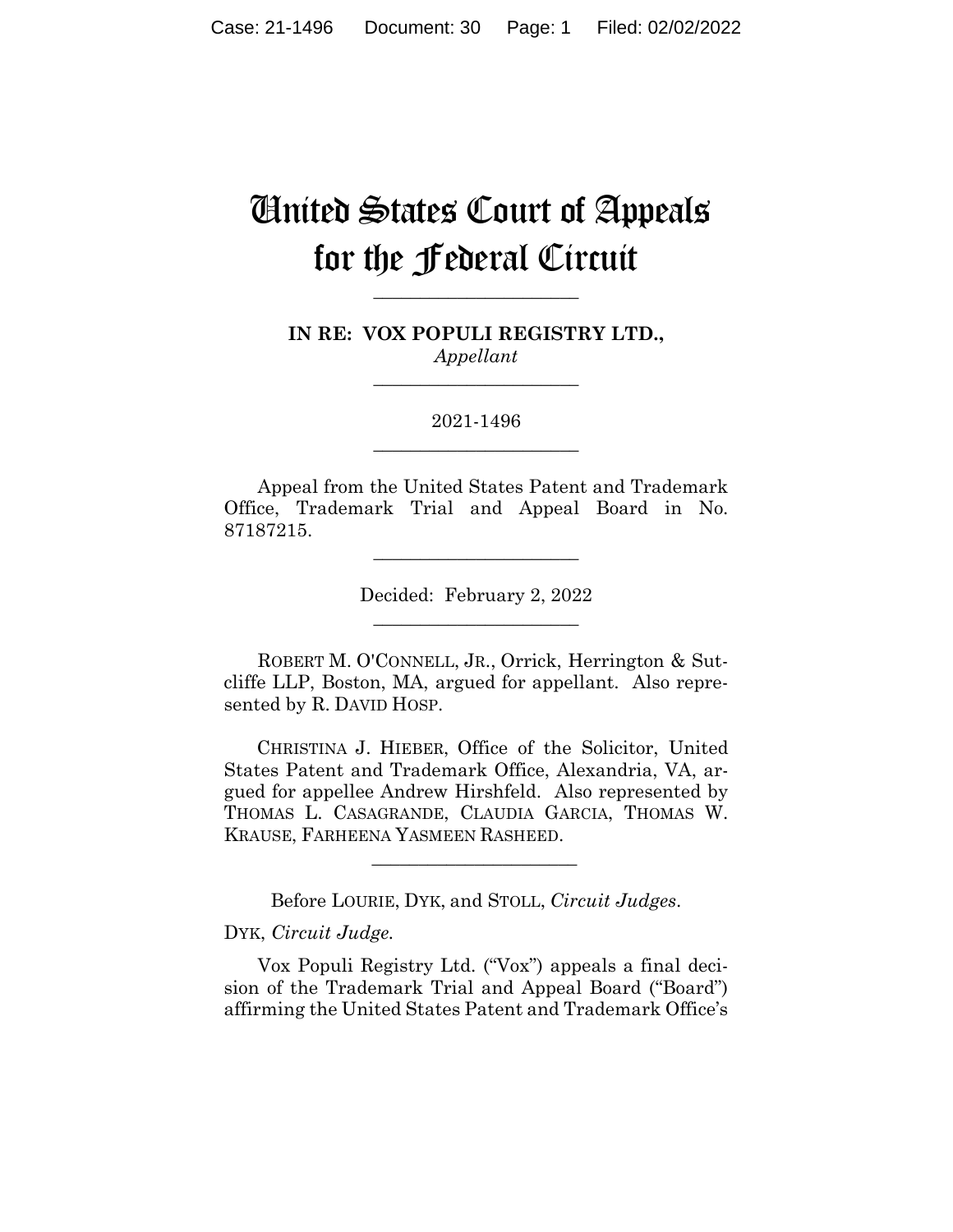("USPTO") refusal of U.S. Trademark Application Serial No. 87/187,215 ("the '215 application") for

### .SUCKS

("the stylized form of .SUCKS"). We affirm.

#### **BACKGROUND**

Vox is the domain registry operator for the .SUCKS generic top-level domain ("gTLD") for Internet websites. A registry operator "maintains the master database of all domain names registered in each top-level domain, and also generates the 'zone file,' which allows computers to route Internet traffic to and from top-level domains anywhere in the world." Trademark Manual of Examining Procedure (TMEP) § 1215.02(d) (8th ed. July 2021); *see generally ICANN Acronyms and Terms*, Internet Corporation for Assigned Names and Numbers, https://www.icann.org/en/icann-acronyms-and-terms/registry-operator-en (last visited Dec. 20, 2021).

Vox filed two trademark applications relevant to this case. U.S. Trademark Application Serial No. 86/700,941 ("the '941 application") sought registration on the Principal Register of the standard character mark .SUCKS in Class 42 (computer and scientific services) for "[d]omain registry operator services related to the gTLD in the mark" and in Class 45 (personal and legal services) for "[d]omain name registration services featuring the gTLD in the mark" as well as "registration of domain names for identification of users on a global computer network featuring the gTLD in the mark."1 J.A. 1–2.

<sup>&</sup>lt;sup>1</sup> The United States follows the international trademark classifications established by the Committee of Experts of the Nice Union and set forth in the *International*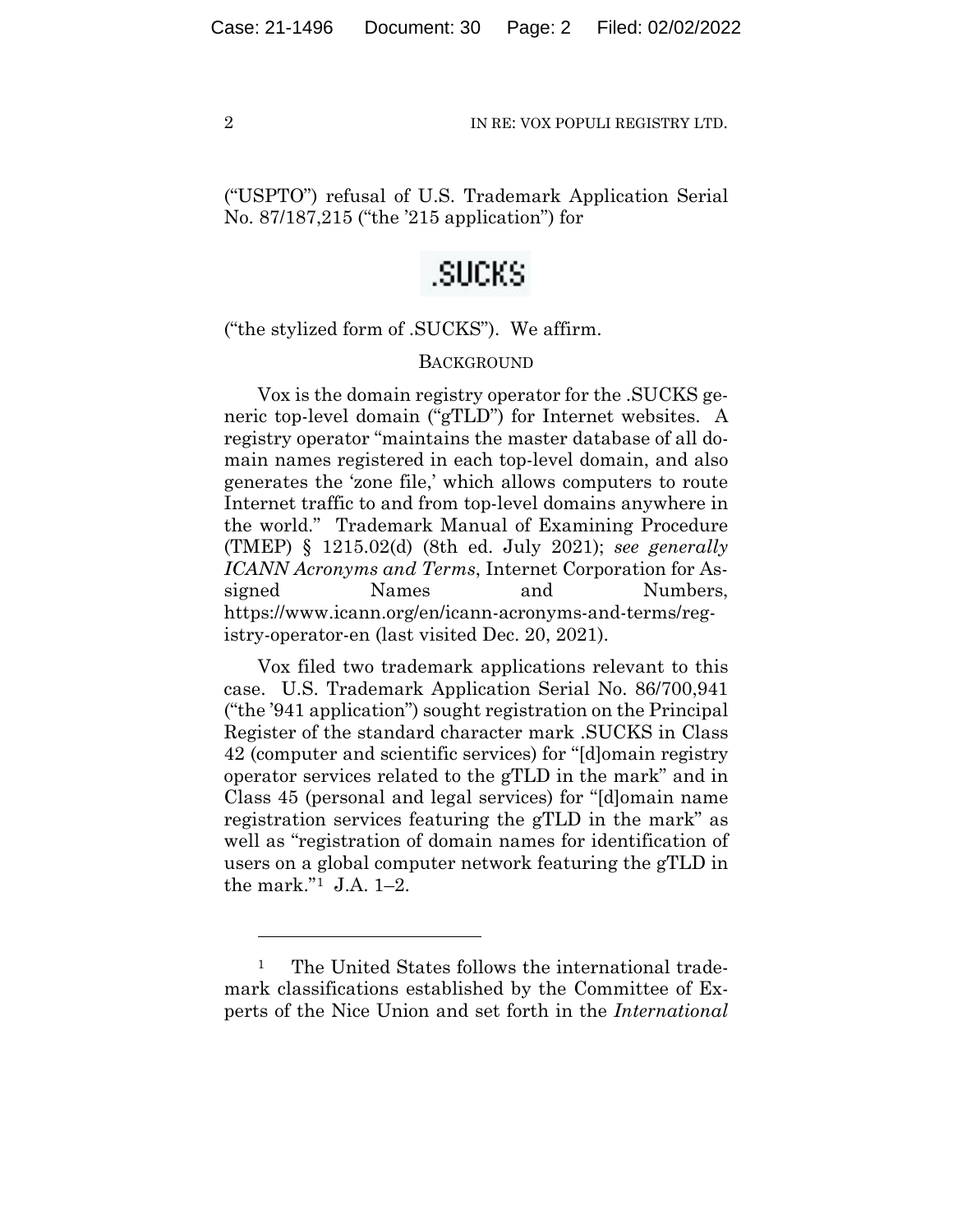The '215 application sought to register the stylized form of .SUCKS in Class 42 for "domain registry operator services related to the gTLD in the mark." J.A. 2.

The examining attorney refused both trademark applications "on the ground that, when used in connection with the identified services, each fails to function as a mark." J.A. 2. With respect to the '215 application, the examining attorney determined that Vox's "submitted evidence does not establish that the mark functions as a source identifier." J.A. 347. Vox appealed these refusals to the Board.

In affirming the refusal of the '941 application, the Board concluded that the standard character mark .SUCKS "will not be perceived as a source identifier" and instead "will be perceived merely as one of many gTLDs that are used in domain names." J.A. 21. Turning to the '215 application, the Board incorporated the reasoning with respect to the '941 application, finding "[f] or the reasons given, *supra*, and based on the record before us, we do not find the literal element of this mark, .SUCKS, would be perceived as source-identifying." J.A. 22. The Board further concluded that "the stylized lettering or design element in the mark does not create a separate commercial impression and is not sufficiently distinctive to 'carry' the overall mark into registrability." J.A. 26.

Vox appeals the Board's decision only with respect to the '215 application involving the stylized form of .SUCKS, which appears as a "retro,' pixelated font that resembles how letters were displayed on early LED screens." Vox Opening Br. at 2. We have jurisdiction under 28 U.S.C.  $§ 1295(a)(4)(B).$ 

*Classification of Goods and Services for the Purposes of the Registration of Marks* published annually by the World Intellectual Property Organization. TMEP §§ 1401.02(a)–(b).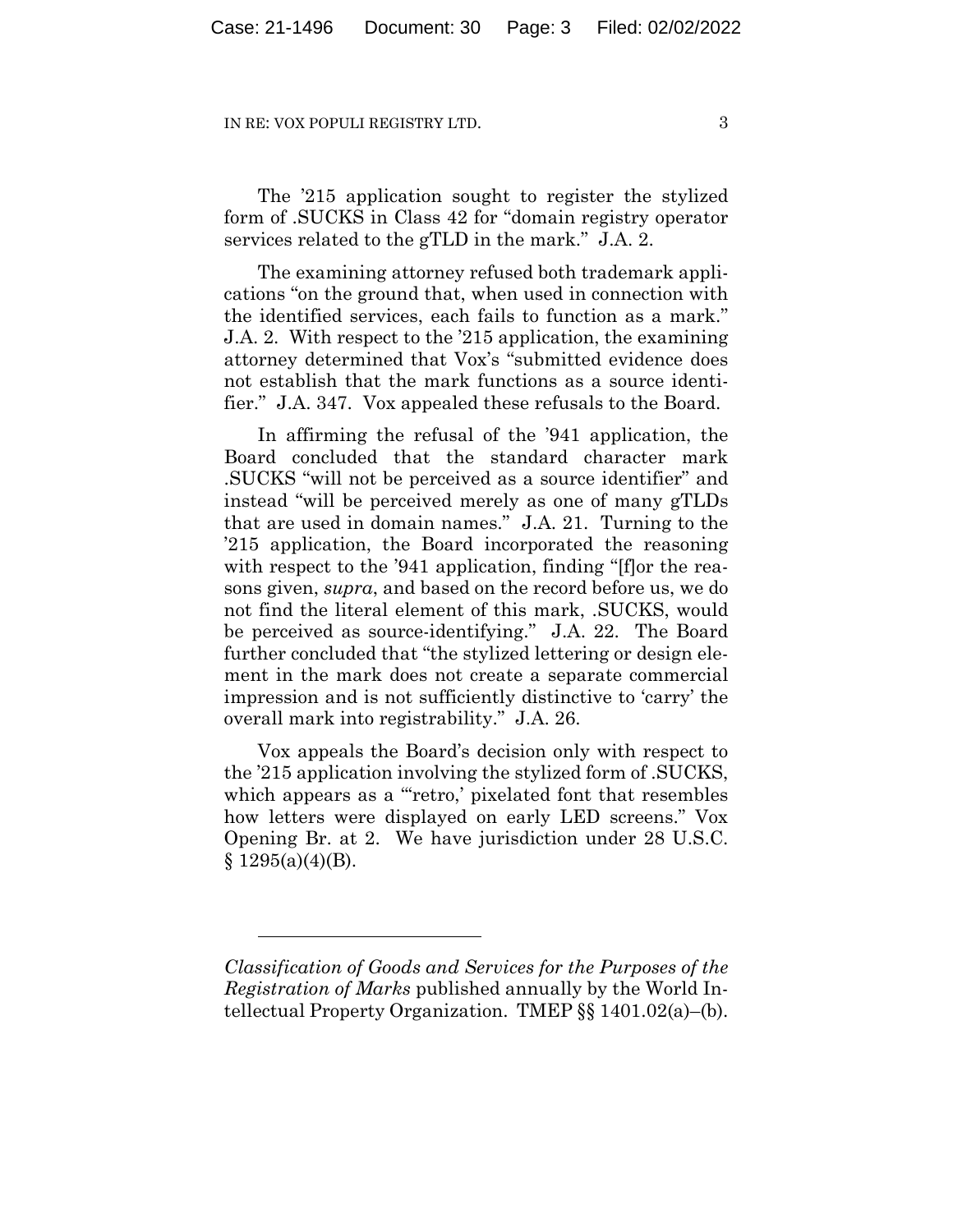#### **DISCUSSION**

#### I

Under the Lanham Act, "[n]o [service mark] by which the [services] of the applicant may be distinguished from the [services] of others shall be refused registration on the principal register on account of its nature" subject to certain exceptions. 15 U.S.C. §§ 1052–53. One of these exceptions is that a service mark must function to "identify and distinguish the services of one person . . . from the services of others and to indicate the source of the services." 15 U.S.C. § 1127. A mark that is, for example, generic or descriptive, fails to function as a source identifier, though descriptive marks can be registered if they have acquired secondary meaning in the perception of consumers, *see Two Pesos, Inc. v. Taco Cabana, Inc.*, 505 U.S. 763, 769 (1992); *see also U.S. Pat. & Trademark Office v. Booking.com B.V.*, 591 U.S. \_\_\_, 140 S. Ct. 2298, 2305–07 (2020) (rejecting *per se* rule that "generic.com" names are generic in favor of inquiry based on whether consumers perceive name as generic).

The question whether a proposed mark is a source identifier typically arises before us in the context of whether the proposed mark is descriptive under 15 U.S.C. § 1052(e). *E.g.*, *Brooklyn Brewery Corp. v. Brooklyn Brew Shop*, 17 F.4th 129 (Fed. Cir. 2021); *In re Stereotaxis, Inc.*, 429 F.3d 1039 (Fed. Cir. 2005). Our predecessor court recognized that the source identifier and descriptiveness inquiries are "complementary and opposite sides of the same coin to the extent that a mark . . . is 'merely descriptive' of the goods." *In re Cooper*, 254 F.2d 611, 613 (CCPA 1958). However, though our court has had limited occasion to address the issue, the source identifier requirement is broader than just whether a proposed mark is generic or descriptive. *See, e.g.*, *In re Light*, 662 F. App'x 929, 934–35 (Fed. Cir. 2016) (affirming Board's decision that a proposed mark failed to function as a source identifier where it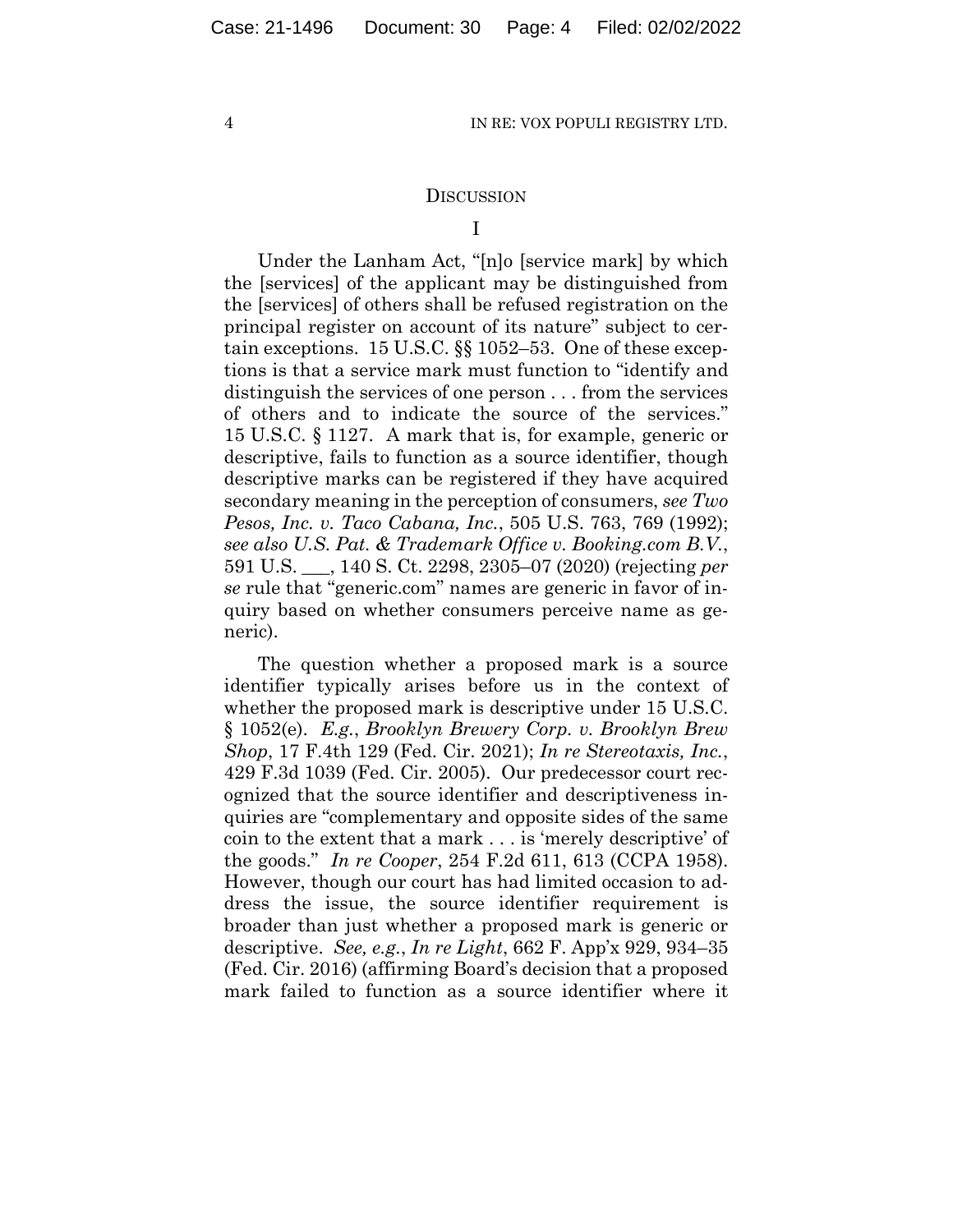contained over 570 words arranged in column format identifying titles and characters from a story and thus merely conveyed information); *see also Qualitex Co. v. Jacobson Prods. Co., Inc.*, 514 U.S. 159, 162–63 (1995) (color never identifies source except upon a showing of secondary meaning).

The Board's cases provide helpful additional detail on source identifiers. In analyzing whether a proposed mark functions as a source identifier, the Board focuses on consumer perception. *See, e.g.*, *In re AC Webconnecting Holding B.V.*, 2020 U.S.P.Q.2d (BL) 11048, 2020 BL 350997, at \*3 (T.T.A.B. 2020). *See generally* 1 *McCarthy on Trademarks and Unfair Competition* § 3.4 (5th ed.). The Board looks to "the [Applicant's] specimens and other evidence of record showing how the designation is actually used in the marketplace" to determine "how the designation would be perceived by the relevant public." *In re Eagle Crest Inc.*, 96 U.S.P.Q.2d (BL) 1227, 1229 (T.T.A.B. 2010). The Board has determined that certain categories of applications fail to function as a source identifier, such as matter that "merely convey[s] general information about the goods or services or an informational message." TMEP § 1202.04; *see, e.g.*, *D.C. One Wholesaler, Inc. v. Chien*, 120 U.S.P.Q.2d (BL) 1710, 1716 (T.T.A.B. 2016) (refusing "I ♥ DC" for bags, clothing, and plush toys because "the nature of the phrase will be perceived as informational" and "the ubiquity of the phrase . . . on apparel and other souvenirs of many makers has given it a significance as an expression of enthusiasm").

II

Vox does not appeal the rejection of the standard character mark .SUCKS in the '941 application. Nonetheless, Vox spends much of its opening brief arguing that "even if . . . we disregard the distinctive design elements in the [stylized form of .SUCKS], . . . the evidence of record establishes that the mark still functions as a service mark and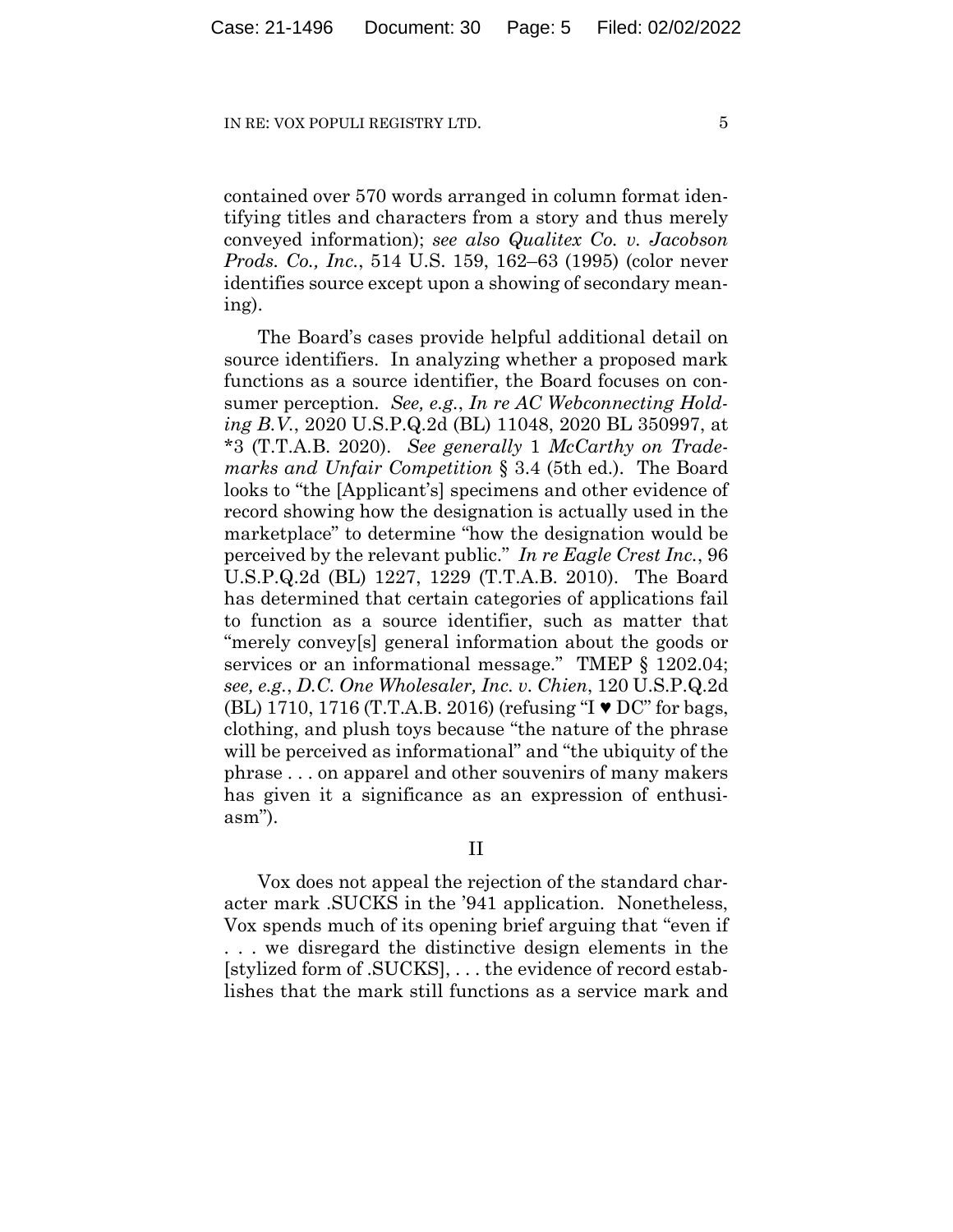is entitled to registration." Vox Opening Br. at 15. To the extent that the Board's factual findings with respect to the standard character mark .SUCKS are at issue, we review them for substantial evidence. *In re Cordua Rests., Inc.*, 823 F.3d 594, 599 (Fed. Cir. 2016). Substantial evidence "means only[] 'such relevant evidence as a reasonable mind might accept as adequate to support a conclusion.'" *Biestek v. Berryhill*, 139 S. Ct. 1148, 1154 (2019) (quoting *Consol. Edison Co. v. NLRB*, 305 U.S. 197, 229 (1938)). "[T]he possibility of drawing two inconsistent conclusions from the evidence does not prevent an administrative agency's finding from being supported by substantial evidence." *Consolo v. Fed. Mar. Comm'n*, 383 U.S. 607, 620 (1966). We conclude that the Board did not err in finding the standard character mark not registrable, and we need not reach the question whether Vox's claim with respect to the standard character mark is barred by the doctrine of administrative preclusion.2

Substantial evidence supports the Board's finding that "consumers will view [the standard character mark .SUCKS] as only a non-source identifying part of a domain

<sup>2</sup> Agency adjudications at the USPTO are entitled to res judicata and collateral estoppel effect. *B&B Hardware, Inc. v. Hargis Indus., Inc.*, 575 U.S. 138, 160 (2015). This case does not involve traditional concepts of res judicata or collateral estoppel since the proceeding is ex parte and not adjudicatory. The doctrine of administrative preclusion, similar to res judicata, may preclude repetitive applications in some circumstances. *See generally In re Barratt's Appeal*, 14 App. D.C. 255, 255–57 (D.C. Cir. 1899); *Overland Motor Co. v. Packard Motor Car Co.*, 274 U.S. 417, 421 (1927); *In re Hitchings*, 342 F.2d 80, 85 (CCPA 1965); *In re Craig*, 411 F.2d 1333, 1336 (CCPA 1969); *In re Bose Corp.*, 476 F.3d 1331, 1334, 1337 (Fed. Cir. 2007); 4 *Chisum on Pats.* § 11.03[5][b].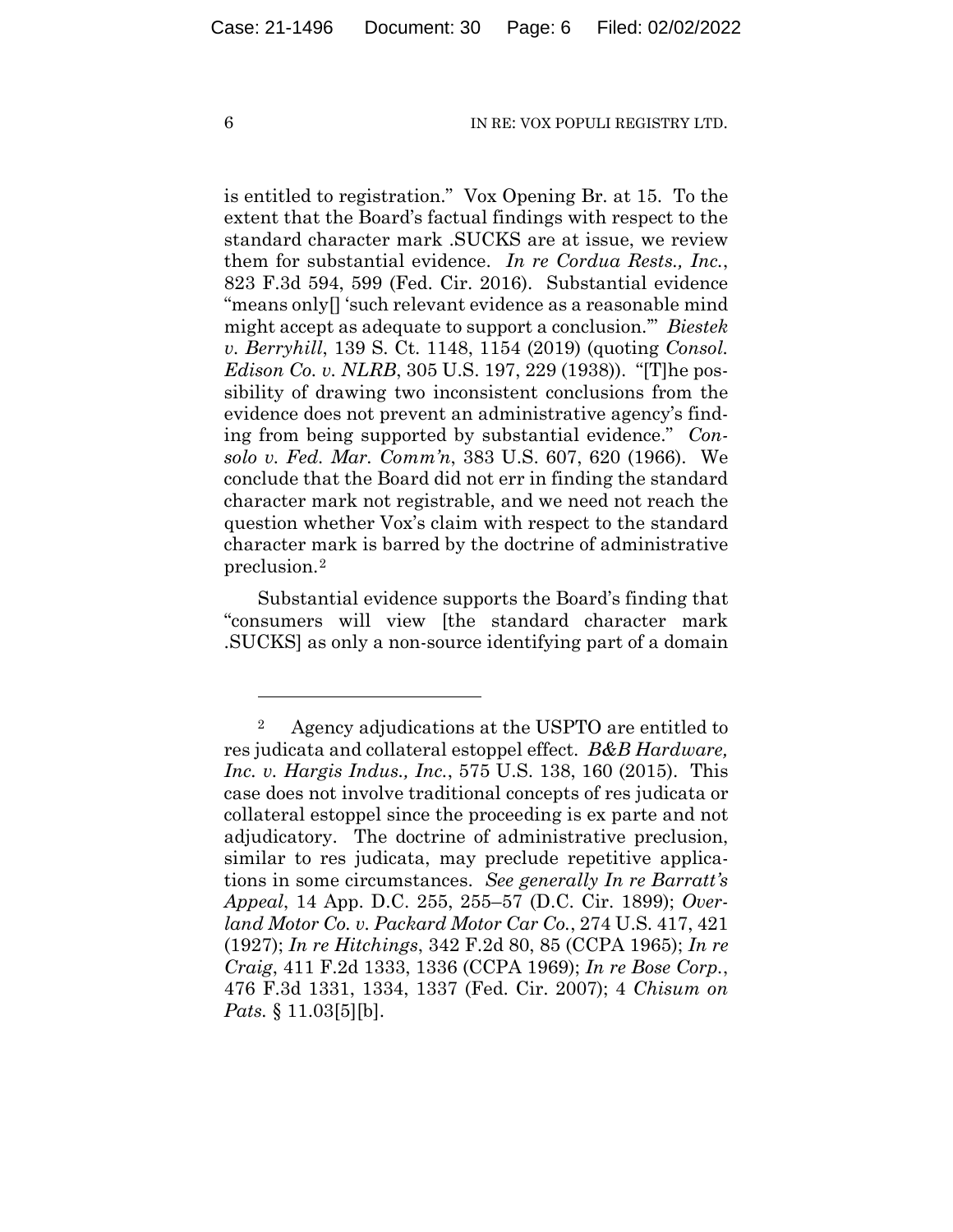name, rather than as a mark." J.A. 21. Specimens from Vox's website use .SUCKS to refer to a product (domain names ending in .SUCKS), J.A. 38–43, for example, advertising the "exceptional value" in "Registry Premium names" like "life.sucks and divorce.sucks," J.A. 42. Online articles discussing Vox and domain names similarly use .SUCKS to refer to a product rather than as an identifiable provider of services. J.A. 82–94, 96–101. Third-party domain name registrars (a subset of Vox's customers) also use .SUCKS to refer to a product being sold to the public rather than as an identifier for Vox's services. J.A. 64–81.

Vox relies on a declaration by its COO stating that Vox "has spent substantial sums in the advertising and promotion of its services under the .SUCKS brand (irrespective of design format)," J.A. 134, and referencing sample advertising and marketing materials using the stylized form of .SUCKS in the context of trade shows, J.A. 135–38. The declaration states that "[a]s evidence of its successful branding, [Vox] has experienced double-digit growth in domain registrations year-over-year since the domain debuted in 2015." J.A. 135. Advertising and sales volumes, while relevant, are not by themselves dispositive of how consumers perceive a mark. *See Am. Footwear Corp. v. Gen. Footwear Co. Ltd.*, 609 F.2d 655, 663 (2d Cir. 1979); *In re Kwik Lok Corp.*, 217 U.S.P.Q. 1245, 1248 (T.T.A.B. 1983). The Board found that "[a]lthough this type of evidence helps show [Vox's] intention to present the [stylized form of .SUCKS] in manners that are customary for service marks, this does not mean that consumers will perceive it as such," and additionally determined that "the evidence showing that consumers will perceive .SUCKS as merely a gTLD outweighs [Vox's] attempts to depict it as a source identifier." J.A. 25.

The record also contains declarations by two of Vox's domain name registrar customers testifying that they perceive .SUCKS as a service mark. J.A. 140–41. The Board found this evidence "probative," even though "these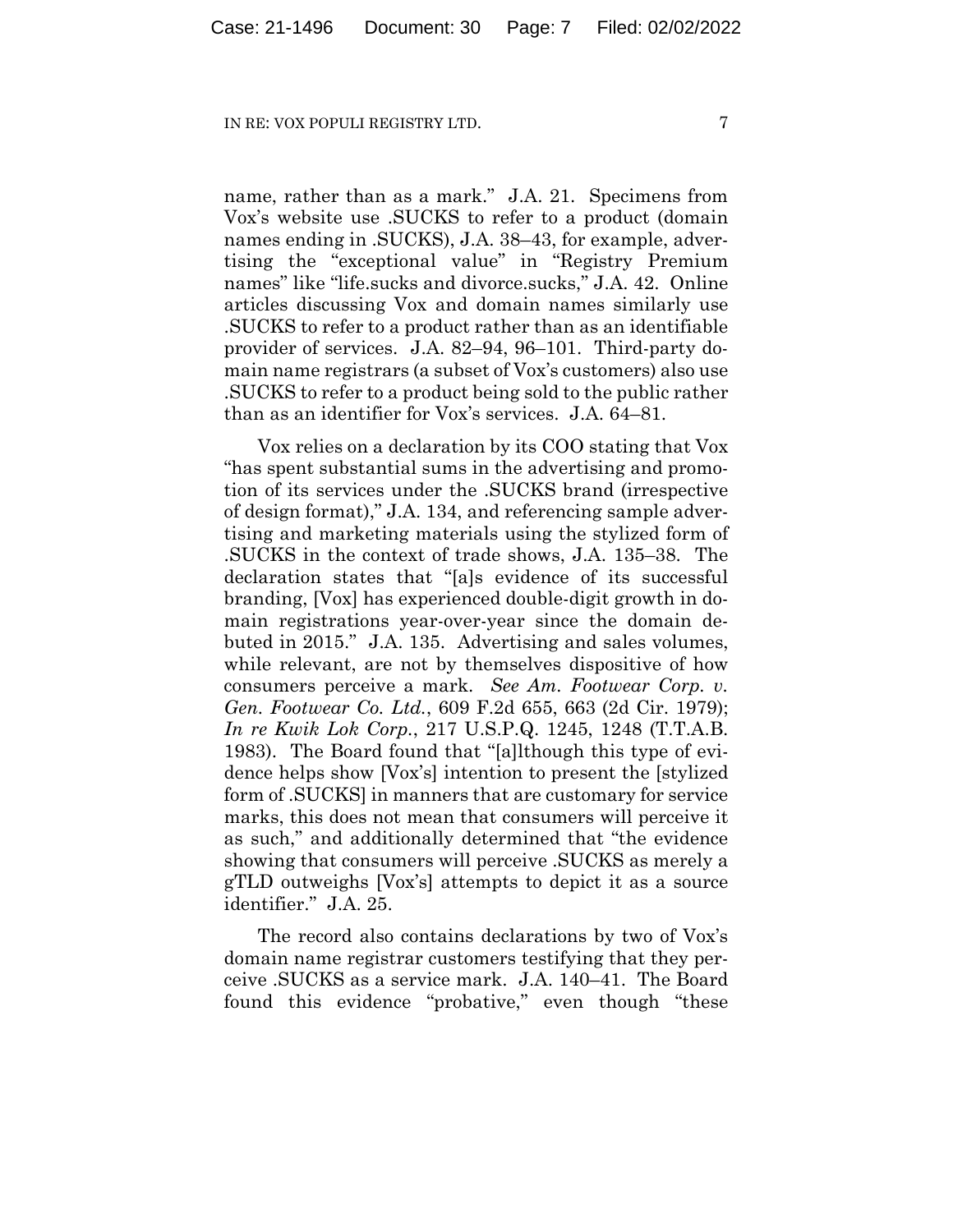declarants may be more knowledgeable than the average consumer seeking to register a domain name." J.A. 16. Vox argues on appeal that the Board should have afforded the declarations more weight because the declarants comprised 50% of the relevant actual consumers (registrars) for Vox's domain name registry services at the time of the declaration. Vox's own statements, to the Board and on its website, view the class of relevant consumers more broadly: Vox noted that, as a domain name registry, it "work[s] with registrars to sell domain names to the public," J.A. 374 n.4, and its website appears to target the general public for the sale of domain names, J.A. 38 ("dotSucks domains are exclusively available through our accredited Registrars. Below you will find a list of them all.").

We cannot conclude that the Board's weighing of the evidence was unreasonable. Where the Board has reasonably weighed the evidence, it is not the role of this court to reweigh evidence to reach a different conclusion, and we do not do so here.

#### III

The sole remaining question then is whether the stylized design makes the stylized form of .SUCKS registrable.

Design or stylization may make an otherwise unregistrable mark registrable if the features "create an impression on the purchasers separate and apart from the impression made by the words themselves." *Cordua*, 823 F.3d at 606 (quoting *In re Sadoru Grp., Ltd.*, 105 U.S.P.Q.2d (BL) 1484, 1486 (T.T.A.B. 2012)). This evaluation is "necessarily a subjective matter which must be determined based on a viewer's first impression." *Sadoru*, 105 U.S.P.Q.2d (BL) at 1486; *see, e.g.*, *In re Clutter Control Inc.*, 231 U.S.P.Q. (BL) 588, 589 (T.T.A.B. 1986) (finding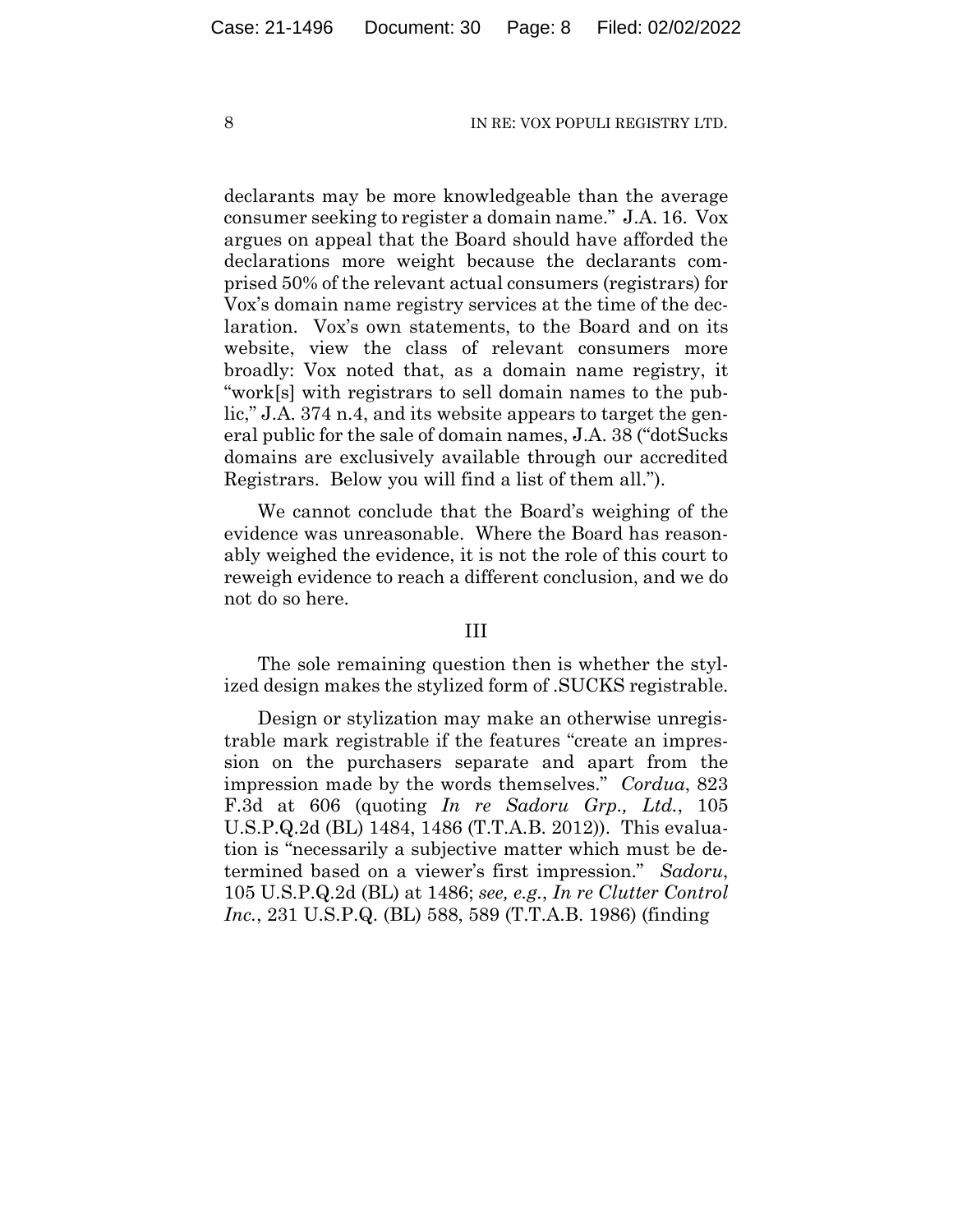#### **ONSTRUCT-A- LOSET**

created a "striking commercial impression" due to the "tubelike rendition of the letter 'C' in the words"); *In re Jackson Hole Ski Corp.*, 190 U.S.P.Q. (BL) 175, 176 (T.T.A.B. 1976) (finding



created a separate impression due to the initial letters' sizing and positioning). In contrast, this court has rejected a proposed mark where the form of the lettering was insufficiently distinctive. *See In re Northland Aluminum Prods., Inc.*, 777 F.2d 1556, 1560–61 (Fed. Cir. 1985) (finding

# **Bundt**

unregistrable for ring cake mix). In *Sadoru*, the Board similarly rejected



(a stylized version of the Japanese word for "saddle") as a proposed mark for motorcycle parts and accessories, noting that the proposed mark appeared to be "more in the nature of slightly stylized block lettering" than Japanese calligraphy and that "although the tops of the letters 'dip' to give the upper portion of the mark a slightly concave shape, the depression is so minimal that it is not likely to make a significant impression on consumers." *Sadoru*, 105 U.S.P.Q.2d (BL) at 1489.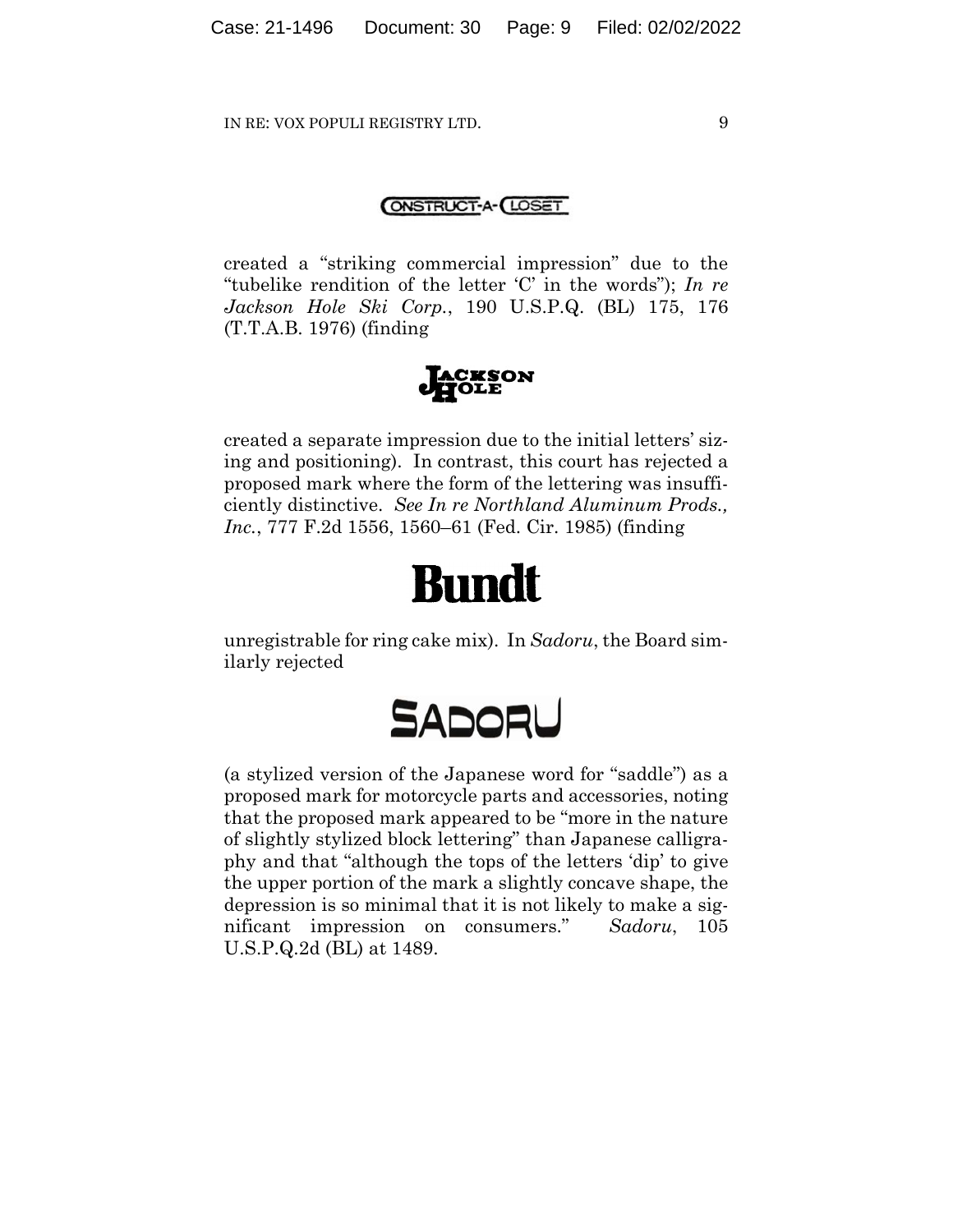We see no error in the Board's determination that the stylized form of .SUCKS fails to create a separate commercial impression. The Board noted that in the stylized form of .SUCKS, "[a]ll of the characters in the applicant's mark are the same height and width and are merely displayed in a font style that was once mandated by the technological limitations of computer screens." J.A. 23–24 (quoting examiner). Vox cites to *In re Serial Podcast, LLC*, 126 U.S.P.Q.2d (BL) 1061 (T.T.A.B. 2018), to support its argument that "even fonts with limited stylization render the marks distinctive," Vox Opening Br. at 11, but that is an inaccurate characterization of the case. In *Serial*, the Board found that the wording, lettering, coloring, and geometric background components of



were not inherently distinctive and that "even viewed all together" were "on the less distinctive part of the spectrum." 126 U.S.P.Q.2d at 1075. The Board nonetheless found that the stylized marks had acquired distinctiveness for a podcast in a serialized format and were therefore registrable. *Id.* at 1078.

Vox cites to declarations from its customers "testifying that they perceive .SUCKS – *on its own, regardless of stylization –* as a service mark of [Vox]." Vox Opening Br. at 24 (emphasis in original). These declarations are unpersuasive because as Vox itself acknowledged in its briefing, the declarations are made without regard to the stylization of the stylized form of .SUCKS and do not mention the stylization at all, which is the relevant inquiry here. *See also* Oral Arg. at 7:27–31. In light of the absence of contrary evidence, the Board reasonably concluded that "given the ubiquity of the design in the 'early days' of computing,